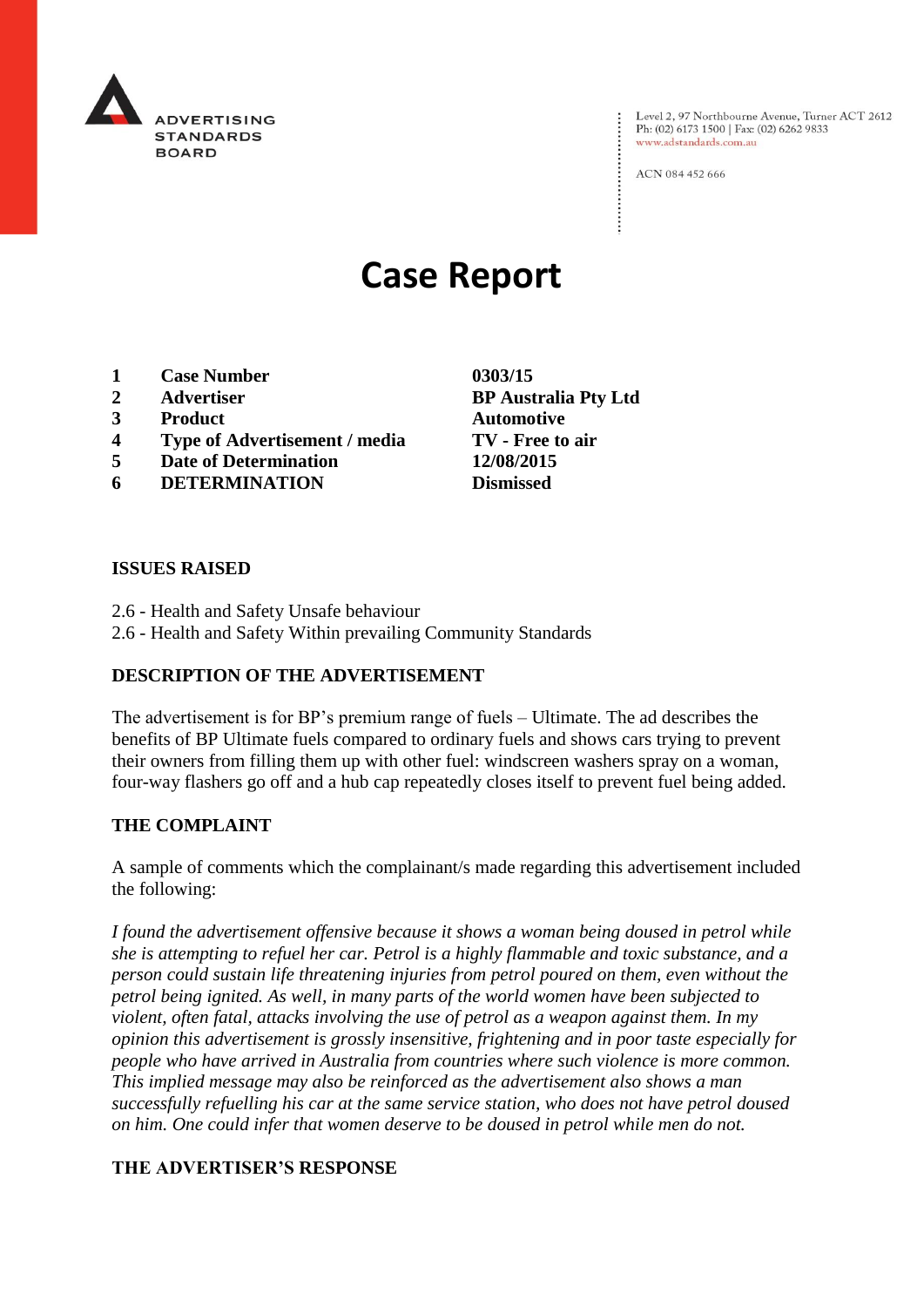Comments which the advertiser made in response to the complainant/s regarding this advertisement include the following:

#### *Summary*

*It appears the basis for this complaint concerns a matter which is factually incorrect. The claim states a female character is doused in petrol when in fact the liquid referred to in the complaint was water sprayed from the character's car window washer in a comical fashion.*

# *Description of the advertisement*

*At the commencement of the advertisement, the character steps out of her car and picks up a fuel dispenser nozzle. As she is about to refuel her vehicle, she is hit in the face with a spray of water in a close up shot which is then widened out to clearly show the water originating from the window washer. At no stage is it inferred that the fluid is petrol. The shot was purposefully designed to ensure it is clear that the fluid is originating from the vehicle's window washer and is present in both the 30 second and 15 second version of the advertisement. The car spraying the character plays into the context of the advertisement, where cars are 'reacting' negatively to a character's attempt to fuel with ordinary fuels. In other instances cars 'react' by closing their fuel cap and setting their alarm and lights off.*

# *BP's review of advertisement prior to release*

*Prior to the release of this advertisement, BP Australia's (BP) internal legal team and BP business reviewed the advertisement having regard to Australian law relating to advertising and marketing. BP was satisfied that the advertisement complied with Australian law as all product claims could be verified, the 'Voted #1 by cars' was considered puffery in context of the advertisement, i.e. cars taking a stand, and it is ethically acceptable and not misleading or deceptive.*

*Comments in relation to section 2 of the AANA Code of Ethics*

*Since receiving this complaint, BP has reviewed advertisement specifically in line with Section 2 of the AANA Code of Ethics and believes it is not in breach of any element of this code. The below sets out each of the elements of Section 2 and BP's response:*

*2.1 The advertisement does not vilify or discriminate against an individual or any section of the community. In no way does it reference or suggest the discrimination or vilification of the characters appearing in the advertisement due to their race, ethnicity, age, nationality, gender, sexual preference, religion, disability, mental illness or political belief.*

*2.2 The ad does not employ sexual appeal in a manner which is exploitive and degrading of any individual group of people. All characters within the bounds of the ad are dressed appropriately and do not use innuendo or suggestive language or actions that could be deemed exploitive and degrading. The voice over for the advertisement also does not utilise or infer sexual innuendo. We believe this advertisement does not employ sexual appeal to achieve its aims.*

*2.3 We believe the advertisement does not portray any violence.*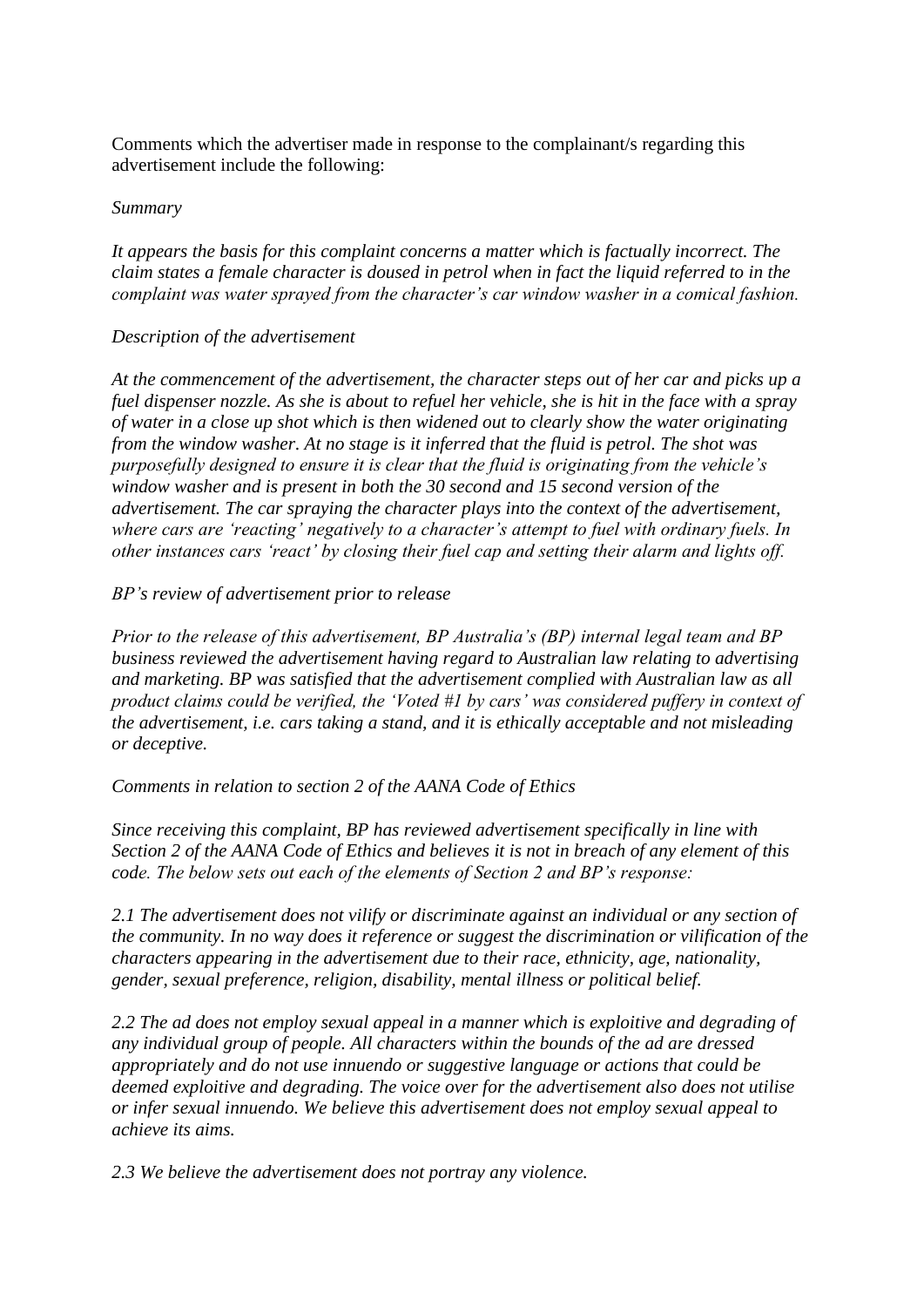*2.4 We believe the advertisement does not contain any sex, sexuality or nudity at all.*

*2.5 We believe the voice over of the advertisement only contains language which is appropriate for the relevant audience and does not contain any obscene language at all.*

*2.6 This advertisement does not contain or depict any material contrary to community standards on health and safety. The complaint in question refers to, '…a woman being doused in petrol while she is attempting to refuel her car'. This is factually incorrect as the scene depicts the character being sprayed in the face with water from her vehicle's window washer.* 

*BP believes that the reasonable person will clearly make the connection that the fluid is water from the window washer and is not depicting a scene where a woman is soaked in fuel. It is difficult to see that the spray of water from a car's window washer in a comical fashion is unsafe behaviour as the complainant has inferred, this is a different situation to the situation the complainant is describing.*

*As you will appreciate, safety is at the core of BP's Code of Conduct and is the first of our 5 business values. BP would not consider depicting or inferring any instance in our advertising where a person, male or female, is purposefully doused in petrol. BP is aware of the potential safety consequences of petrol making contact with skin and would not deem this as appropriate advertising and communication to the market.*

# **THE DETERMINATION**

The Advertising Standards Board ("Board") considered whether this advertisement breaches Section 2 of the Advertiser Code of Ethics (the "Code").

The Board noted the complainant's concern that the advertisement features a woman being doused in petrol which is dangerous and contrary to Prevailing Community Standards on health and safety.

The Board viewed the advertisement and noted the advertiser's response.

The Board considered Section 2.6 of the Code. Section 2.6 of the Code states: "Advertising or Marketing Communications shall not depict material contrary to Prevailing Community Standards on health and safety".

The Board noted that this television advertisement features cars trying to prevent their owners from re-fuelling them because it is not BP fuel.

The Board noted the complainant's concern that it looks as though a woman is being drenched in petrol.

The Board noted the advertiser's response that the opening scene shows a car spraying water from the windscreen wiper nozzles so that a woman is sprayed with water each time she tries to re-fuel.

The Board noted that there is no suggestion of any person in the advertisement being covered